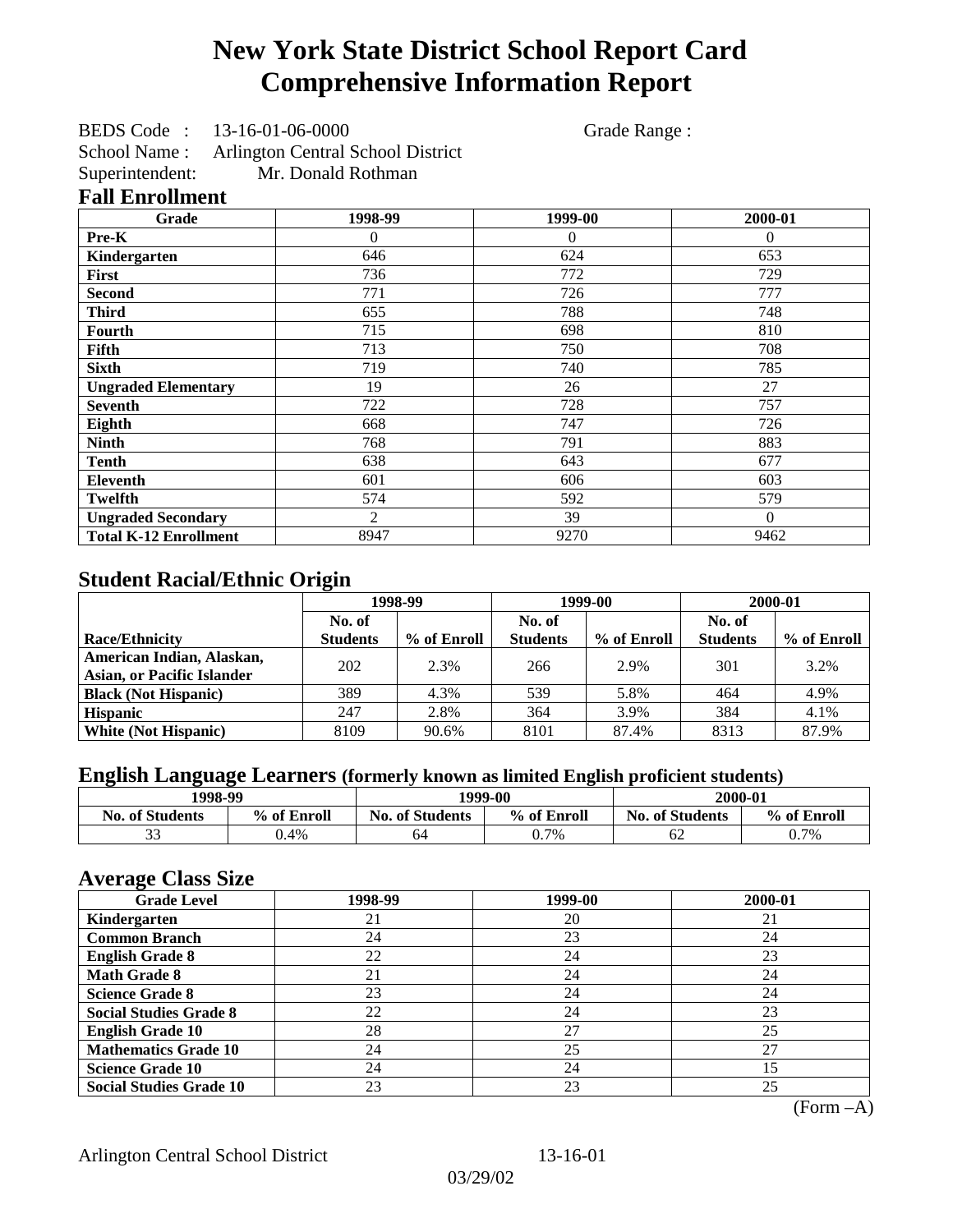## **District Need to Resource Capacity Category**

| <b>N/RC Category</b> | <b>Description</b>                                                  |
|----------------------|---------------------------------------------------------------------|
|                      | This is a school district with average student needs in relation to |
|                      | district resource capacity.                                         |

### **Similar School Group and Description**

| <b>Similar School Group</b> | <b>Description</b> |
|-----------------------------|--------------------|
| <b>NA</b>                   | <b>NA</b>          |

**All schools within the same N/RC category are divided into three similar groups defined by the percentage of students in the school who are eligible for the free lunch program and/or who are English Language Learners (formerly known as Limited English proficient).**

## **Attendance and Suspension**

|                               | 1997-98          |         |                 | 1998-99 | 1999-00         |         |
|-------------------------------|------------------|---------|-----------------|---------|-----------------|---------|
|                               | $%$ of<br>No. of |         | No. of          | $%$ of  | No. of          | $%$ of  |
|                               | <b>Students</b>  | Enroll. | <b>Students</b> | Enroll. | <b>Students</b> | Enroll. |
| <b>Annual Attendance Rate</b> |                  | 94.8%   |                 | 94.3%   |                 | 94.7%   |
| <b>Student Suspensions</b>    | 218              | 2.5%    | 267             | 3.0%    | 319             | 3.4%    |

## **Student Socioeconomic and Stability Indicators (Percent of Enrollment)**

|                          | 1998-99   | 1999-00   | 2000-01 |
|--------------------------|-----------|-----------|---------|
| <b>Free Lunch</b>        | 6.2%      | 6.0%      | 5.2%    |
| <b>Reduced Lunch</b>     | 2.7%      | 2.8%      | 2.4%    |
| <b>Public Assistance</b> | N/A       | N/A       | N/A     |
| <b>Student Stability</b> | <b>NA</b> | <b>NA</b> | ΝA      |

### **Staff Counts**

| <b>Staff</b>                            | 2000-01 |
|-----------------------------------------|---------|
| <b>Total Teachers</b>                   | 611     |
| <b>Total Other Professional Staff</b>   | 72      |
| <b>Total Paraprofessionals</b>          | 161     |
| <b>Teaching out of Certification *</b>  | 33      |
| <b>Teachers with Temporary Licenses</b> |         |

\*Teaching out of certification more than on an incidental basis.

(Form –B)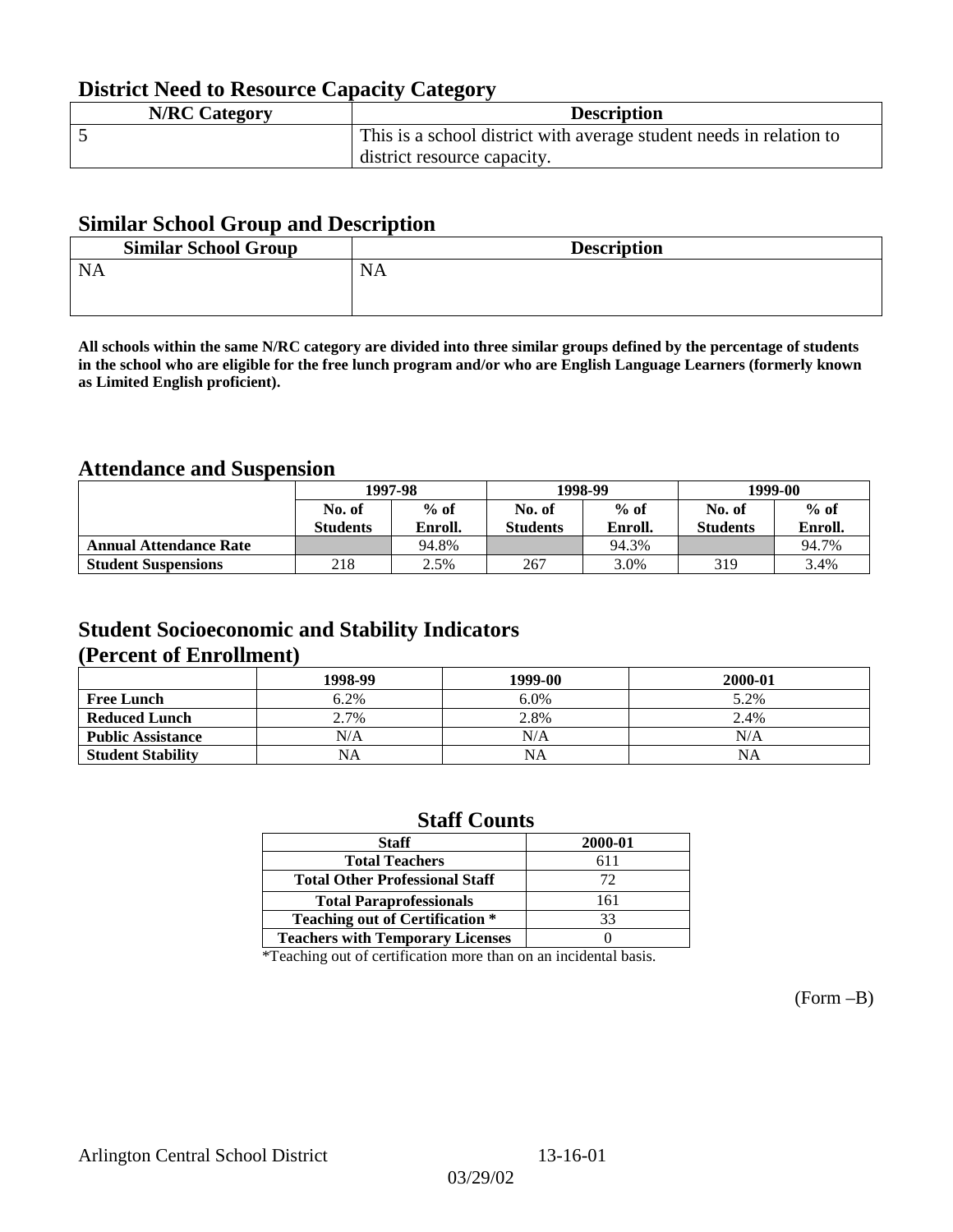# **High School Graduates and Dropouts**

|                           | 1998-99                           |                                                    |                           | 1999-00                           |                                                    |                           | 2000-01                           |                                                    |
|---------------------------|-----------------------------------|----------------------------------------------------|---------------------------|-----------------------------------|----------------------------------------------------|---------------------------|-----------------------------------|----------------------------------------------------|
| <b>Total</b><br>Graduates | <b>Regents</b><br><b>Diplomas</b> | $\frac{0}{0}$<br><b>Regents</b><br><b>Diplomas</b> | <b>Total</b><br>Graduates | <b>Regents</b><br><b>Diplomas</b> | $\frac{0}{0}$<br><b>Regents</b><br><b>Diplomas</b> | Total<br><b>Graduates</b> | <b>Regents</b><br><b>Diplomas</b> | $\frac{0}{0}$<br><b>Regents</b><br><b>Diplomas</b> |
| 520                       | 225                               | 43%                                                | 542                       | 270                               | 50%                                                | 525                       | 278                               | 53%                                                |

## **High School Graduates\* Earning Regents Diplomas (All Students)**

## **Distribution of 2000-01 Graduates (All Students)**

|                | To 4-vear | To 2-year | <b>To Other Post-</b> |                        |                   |       |
|----------------|-----------|-----------|-----------------------|------------------------|-------------------|-------|
|                | College   | College   | Secondary             | <b>To the Military</b> | <b>Employment</b> | Other |
| <b>Number</b>  | 268       | 196       |                       |                        | 43                |       |
| <b>Percent</b> | 51%       | 37%       | 1%                    | 2%                     | 9%                | 0%    |

### **2000-01 High School Completers with Disabilities**

| Graduates* | <b>Regents</b><br><b>Diplomas</b> | <b>IEP Diplomas</b><br>or Certificates | <b>All 2000-01</b><br>completers |
|------------|-----------------------------------|----------------------------------------|----------------------------------|
| a)         | b)                                | (c)                                    | $(a+c)$                          |
|            |                                   |                                        |                                  |

\* Local Diplomas (including local diplomas with Regents endorsements)

### **High School Noncompletion Rates**

| ັ                    | 1998-99         |         |                 | 1999-00 | 2000-01         |         |
|----------------------|-----------------|---------|-----------------|---------|-----------------|---------|
|                      | No. of          | $%$ of  | No. of          | $%$ of  | No. of          | $%$ of  |
|                      | <b>Students</b> | Enroll. | <b>Students</b> | Enroll. | <b>Students</b> | Enroll. |
| Dropped out          | 64              | 2.5%    | 66              | 2.5%    | 64              | 2.3%    |
| Entered GED program* | 28              | l.1%    |                 | $0.0\%$ | 44              | 1.6%    |

\* The number and percentage of students who entered an alternative program leading to a high school equivalency diploma during each school year.

 $(Form - C)$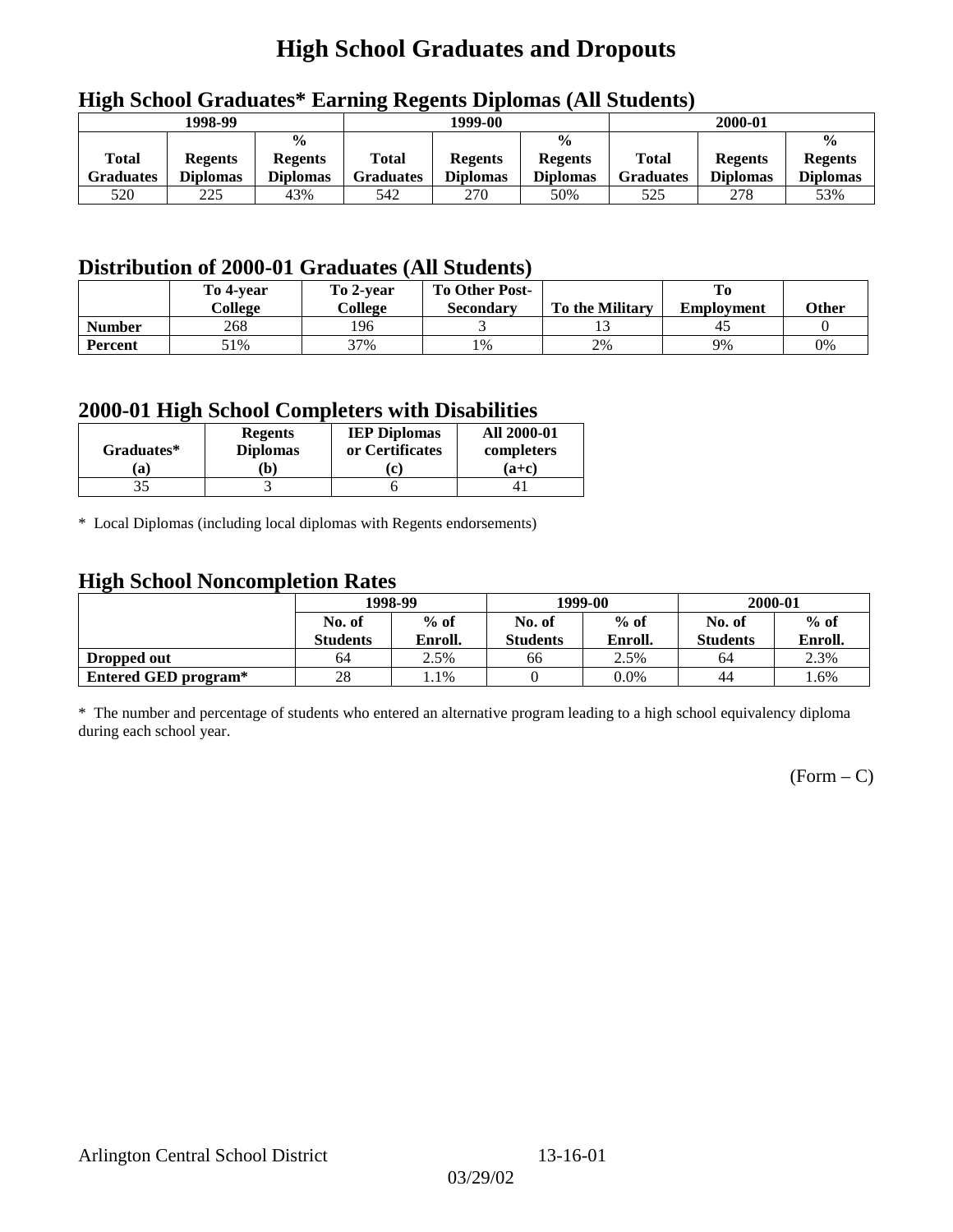## **Second Language Proficiency Examinations**

|                |            | 1998-99   |                   | 1999-00   | 2000-01    |           |  |
|----------------|------------|-----------|-------------------|-----------|------------|-----------|--|
| <b>Test</b>    | No. Tested | % Passing | <b>No. Tested</b> | % Passing | No. Tested | % Passing |  |
| French         |            | 0%        |                   | 0%        | 101        | 93%       |  |
| <b>German</b>  |            | 0%        |                   | 0%        | 43         | 84%       |  |
| <b>Italian</b> |            | 0%        |                   | 0%        | 131        | 96%       |  |
| Latin          |            | 0%        |                   | 0%        |            | 0%        |  |
| <b>Spanish</b> |            | 0%        |                   | 0%        | 324        | 87%       |  |

### **General Education Students**

### **Students with Disabilities**

|                | 1998-99    |           |                   | 1999-00   | 2000-01           |           |  |
|----------------|------------|-----------|-------------------|-----------|-------------------|-----------|--|
| <b>Test</b>    | No. Tested | % Passing | <b>No. Tested</b> | % Passing | <b>No. Tested</b> | % Passing |  |
| French         |            | $0\%$     |                   | 0%        |                   | 0%        |  |
| German         |            | 0%        |                   | 0%        |                   | 0%        |  |
| <b>Italian</b> |            | 0%        |                   | 0%        |                   |           |  |
| Latin          |            | 0%        |                   | 0%        |                   | 0%        |  |
| <b>Spanish</b> |            | 0%        |                   | 0%        |                   | 55%       |  |

**School reports contain data for students with disabilities for the 1999-00 and 2000-01 school years only because of changes in data collection procedures; 1998-99 data do not appear. District reports contain data for all students with disabilities enrolled in the district for the 1998-99, 1999-00 and 2000-01 school years.**

 $(Form - D)$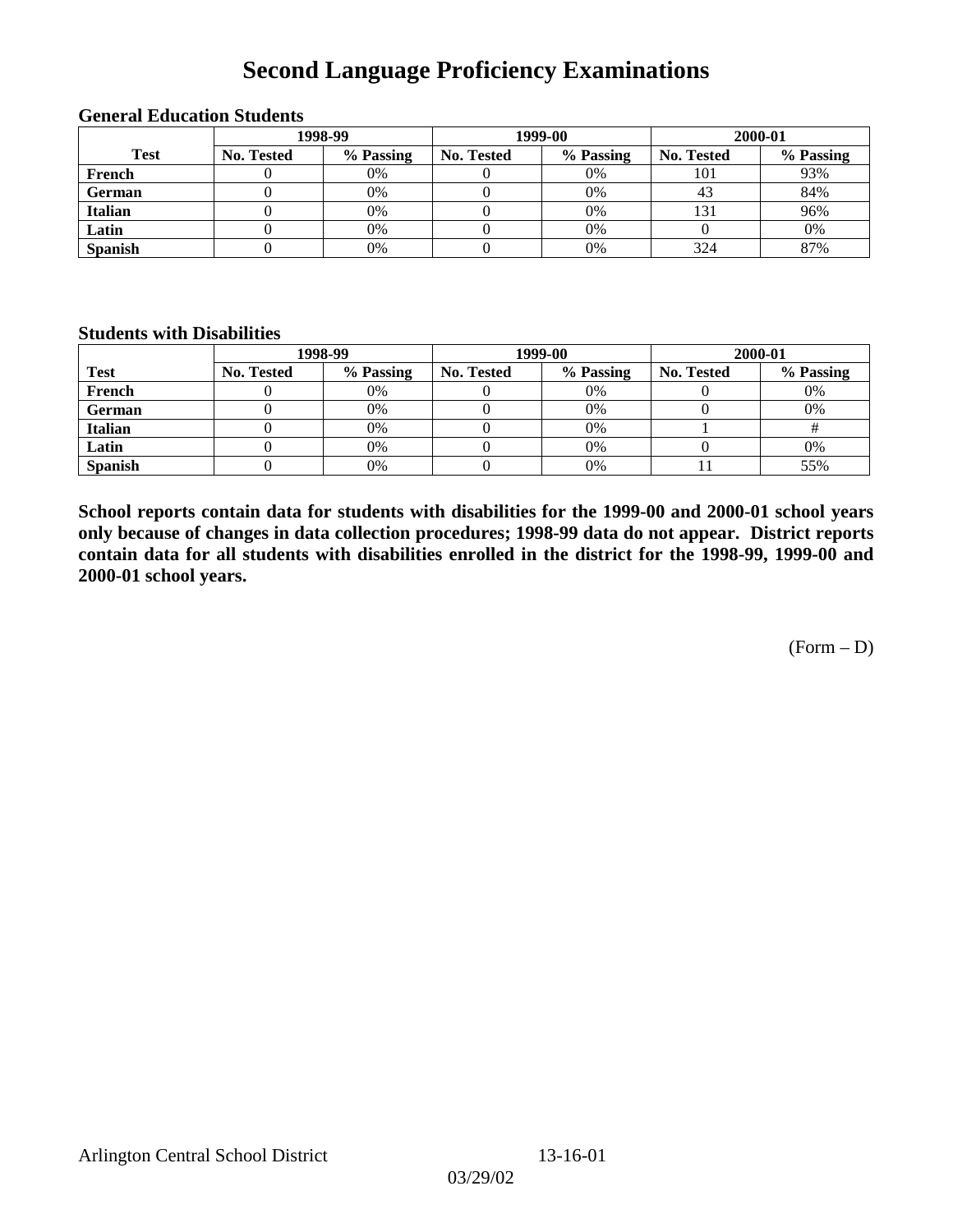## **Regents Competency Tests**

| 1998-99               |                   |           |                   | 1999-00   | 2000-01           |           |  |
|-----------------------|-------------------|-----------|-------------------|-----------|-------------------|-----------|--|
| <b>Test</b>           | <b>No. Tested</b> | % Passing | <b>No. Tested</b> | % Passing | <b>No. Tested</b> | % Passing |  |
| <b>Math</b>           | 13                | 77%       | υ                 | 0%        |                   | 0%        |  |
| <b>Science</b>        | 172               | 79%       | 51                | 76%       | 43                | 88%       |  |
| <b>Reading</b>        | 16                | 100%      |                   |           |                   | 0%        |  |
| Writing               | 20                | 100%      |                   |           |                   | 0%        |  |
| <b>Global Studies</b> | 17                | 72%       | 20                | 50%       |                   | 67%       |  |
| US Hist & Gov't.      | 125               | 87%       | 91                | 74%       | 41                | 73%       |  |

#### **General Education Students**

### **Students with Disabilities**

|                       |                   | 1998-99   | 1999-00    |           | 2000-01           |           |
|-----------------------|-------------------|-----------|------------|-----------|-------------------|-----------|
| <b>Test</b>           | <b>No. Tested</b> | % Passing | No. Tested | % Passing | <b>No. Tested</b> | % Passing |
| <b>Math</b>           |                   |           |            |           | 16                | 88%       |
| <b>Science</b>        | 95                | 57%       | 14         | 57%       | 20                | 65%       |
| <b>Reading</b>        |                   |           |            |           | 18                | 100%      |
| Writing               |                   | 80%       |            |           |                   | 100%      |
| <b>Global Studies</b> |                   | 68%       | 36         | 36%       | 39                | 54%       |
| US Hist & Gov't.      | 42                | 83%       | 36         | 86%       | 20                | 80%       |

**School reports contain data for students with disabilities for the 1999-00 and 2000-01 school years only because of changes in data collection procedures; 1998-99 data do not appear. District reports contain data for all students with disabilities enrolled in the district for the 1998-99, 1999-00 and 2000-01 school years.**

(Form –E)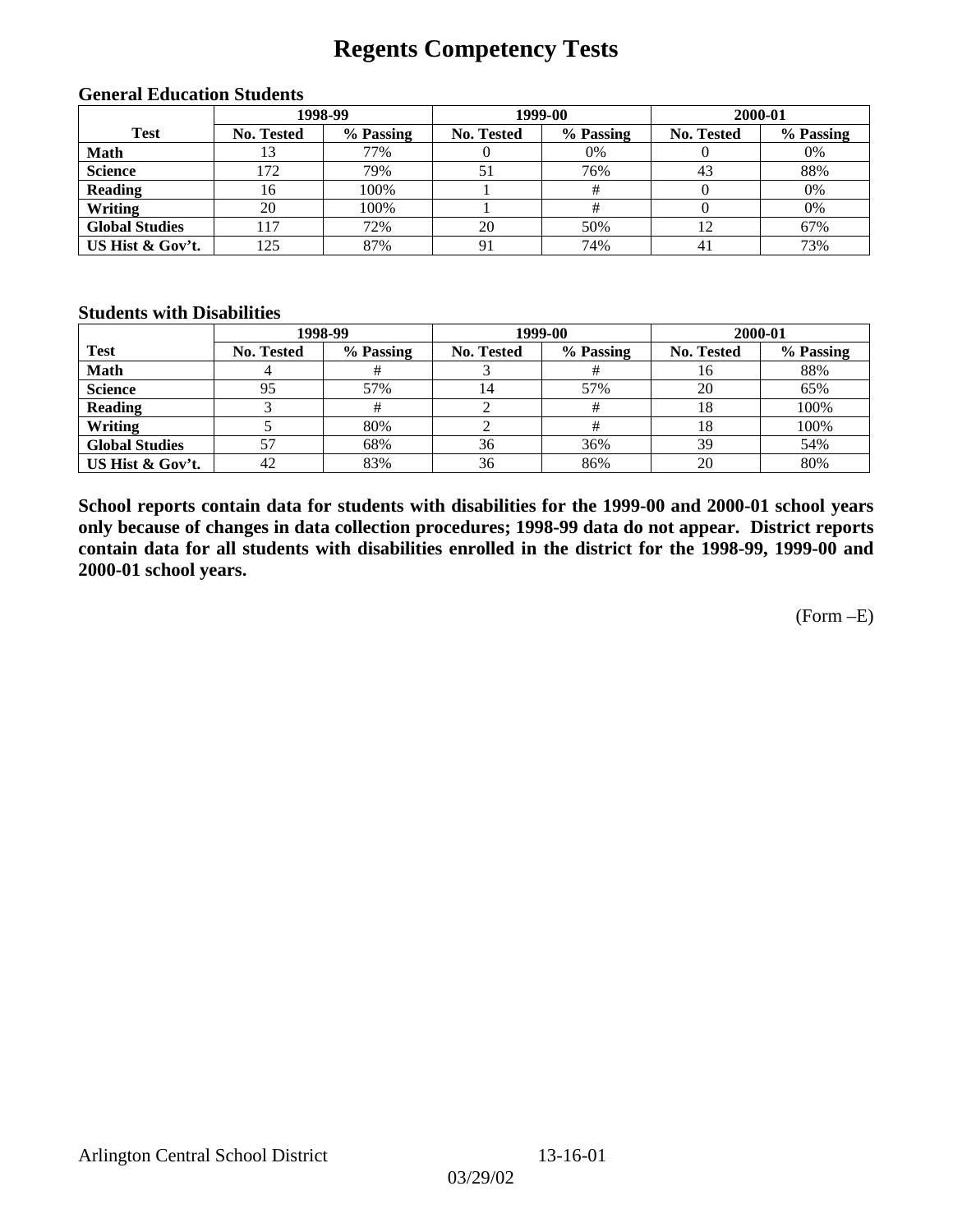|                                                             | <b>All Students</b> |                                                        |                  | <b>Students with Disabilities</b> |                           |                          |  |  |
|-------------------------------------------------------------|---------------------|--------------------------------------------------------|------------------|-----------------------------------|---------------------------|--------------------------|--|--|
|                                                             | 1999                | 2000                                                   | 2001             | 1999                              | 2000                      | 2001                     |  |  |
|                                                             |                     | <b>Comprehensive English</b>                           |                  |                                   |                           |                          |  |  |
| Number Tested                                               | 608                 | 581                                                    | 615              | 52                                | 59                        | 56                       |  |  |
| Number scoring 55 to 100                                    | 549                 | 559                                                    | 596              | 32                                | 50                        | 47                       |  |  |
| Number scoring 65 to 100                                    | 467                 | 498                                                    | $\overline{573}$ | $\overline{18}$                   | $\overline{30}$           | $\overline{42}$          |  |  |
| Number scoring 85 to 100                                    | 87                  | 61                                                     | 191              | $\overline{3}$                    | $\overline{0}$            | $\overline{4}$           |  |  |
| Percentage of Tested Scoring 55-100                         | 90%                 | 96%                                                    | 97%              | 62%                               | 85%                       | 84%                      |  |  |
| Percentage of Tested Scoring 65-100                         | 77%                 | 86%                                                    | 93%              | 35%                               | 51%                       | 75%                      |  |  |
| Percentage of Tested Scoring 85-100                         | 14%                 | 10%                                                    | 31%              | 6%                                | 0%                        | 7%                       |  |  |
|                                                             |                     | Math I                                                 |                  |                                   |                           |                          |  |  |
| Number Tested                                               | 673                 | 624                                                    | 839              | 59                                | 66                        | 114                      |  |  |
| Number scoring 55 to 100                                    | $\overline{552}$    | 533                                                    | 765              | 31                                | 36                        | 82                       |  |  |
| Number scoring 65 to 100                                    | 503                 | 497                                                    | 709              | 24                                | 31                        | 65                       |  |  |
| Number scoring 85 to 100                                    | 280                 | $\overline{335}$                                       | 369              | $\overline{6}$                    | $\overline{10}$           | $\overline{20}$          |  |  |
| Percentage of Tested Scoring 55-100                         | 82%                 | 85%                                                    | 91%              | 53%                               | 55%                       | 72%                      |  |  |
| Percentage of Tested Scoring 65-100                         | 75%                 | 80%                                                    | 85%              | 41%                               | 47%                       | 57%                      |  |  |
| Percentage of Tested Scoring 85-100                         | 42%                 | 54%                                                    | 44%              | 10%                               | 15%                       | 18%                      |  |  |
| Math A                                                      |                     |                                                        |                  |                                   |                           |                          |  |  |
| Number Tested                                               | $\boldsymbol{0}$    | 1                                                      | 1                | $\boldsymbol{0}$                  | 1                         | 1                        |  |  |
| Number scoring $55 \overline{\text{to } 100}$               | $\mathbf{0}$        | $\overline{\#}$                                        | $\overline{\#}$  | $\overline{0}$                    | $\#$                      | $\overline{\overline{}}$ |  |  |
| Number scoring 65 to 100                                    | $\mathbf{0}$        | $\overline{\#}$                                        | $\overline{\#}$  | $\overline{0}$                    | $\overline{\#}$           | $\overline{\overline{}}$ |  |  |
| Number scoring 85 to 100                                    | $\mathbf{0}$        | $\overline{+}$                                         | $\overline{\#}$  | $\overline{0}$                    | $\overline{\overline{t}}$ | $\overline{+}$           |  |  |
| Percentage of Tested Scoring 55-100                         | 0%                  | $\overline{\#}$                                        | #                | 0%                                | #                         | #                        |  |  |
| Percentage of Tested Scoring 65-100                         | 0%                  | $\frac{1}{2}$                                          | $\overline{\#}$  | 0%                                | $\overline{+}$            | $\overline{+}$           |  |  |
| Percentage of Tested Scoring 85-100                         | 0%                  | #                                                      | #                | 0%                                | $\overline{\overline{t}}$ | $\overline{+}$           |  |  |
|                                                             |                     | <b>Global Studies (last administered January 2000)</b> |                  |                                   |                           |                          |  |  |
| Number Tested                                               | 497                 | 603                                                    |                  | 20                                | 52                        |                          |  |  |
| Number scoring 55 to 100                                    | 473                 | 558                                                    |                  | 17                                | 37                        |                          |  |  |
| Number scoring 65 to 100                                    | 440                 | 526                                                    |                  | 15                                | 28                        |                          |  |  |
| Number scoring 85 to 100                                    | 132                 | $\overline{222}$                                       |                  | 3                                 | $\overline{5}$            |                          |  |  |
| Percentage of Tested Scoring 55-100                         | 95%                 | 93%                                                    |                  | 85%                               | 71%                       |                          |  |  |
| Percentage of Tested Scoring 65-100                         | 89%                 | 87%                                                    |                  | 75%                               | 54%                       |                          |  |  |
| Percentage of Tested Scoring 85-100                         | 27%                 | 37%                                                    |                  | 15%                               | 10%                       |                          |  |  |
| Global History and Geography (first administered June 2000) |                     |                                                        |                  |                                   |                           |                          |  |  |
| Number Tested                                               |                     | 0                                                      | 688              |                                   | $\boldsymbol{0}$          | 79                       |  |  |
| Number scoring 55 to 100                                    |                     | $\boldsymbol{0}$                                       | 662              |                                   | $\mathbf{0}$              | 68                       |  |  |
| Number scoring 65 to 100                                    |                     | $\overline{0}$                                         | 630              |                                   | $\boldsymbol{0}$          | 54                       |  |  |
| Number scoring 85 to 100                                    |                     | $\overline{0}$                                         | 263              |                                   | $\overline{0}$            | $\overline{5}$           |  |  |
| Percentage of Tested Scoring 55-100                         |                     | 0%                                                     | 96%              |                                   | 0%                        | 86%                      |  |  |
| Percentage of Tested Scoring 65-100                         |                     | 0%                                                     | 92%              |                                   | 0%                        | 68%                      |  |  |
| Percentage of Tested Scoring 85-100                         |                     | 0%                                                     | 38%              |                                   | 0%                        | 6%                       |  |  |

 $(Form - G)$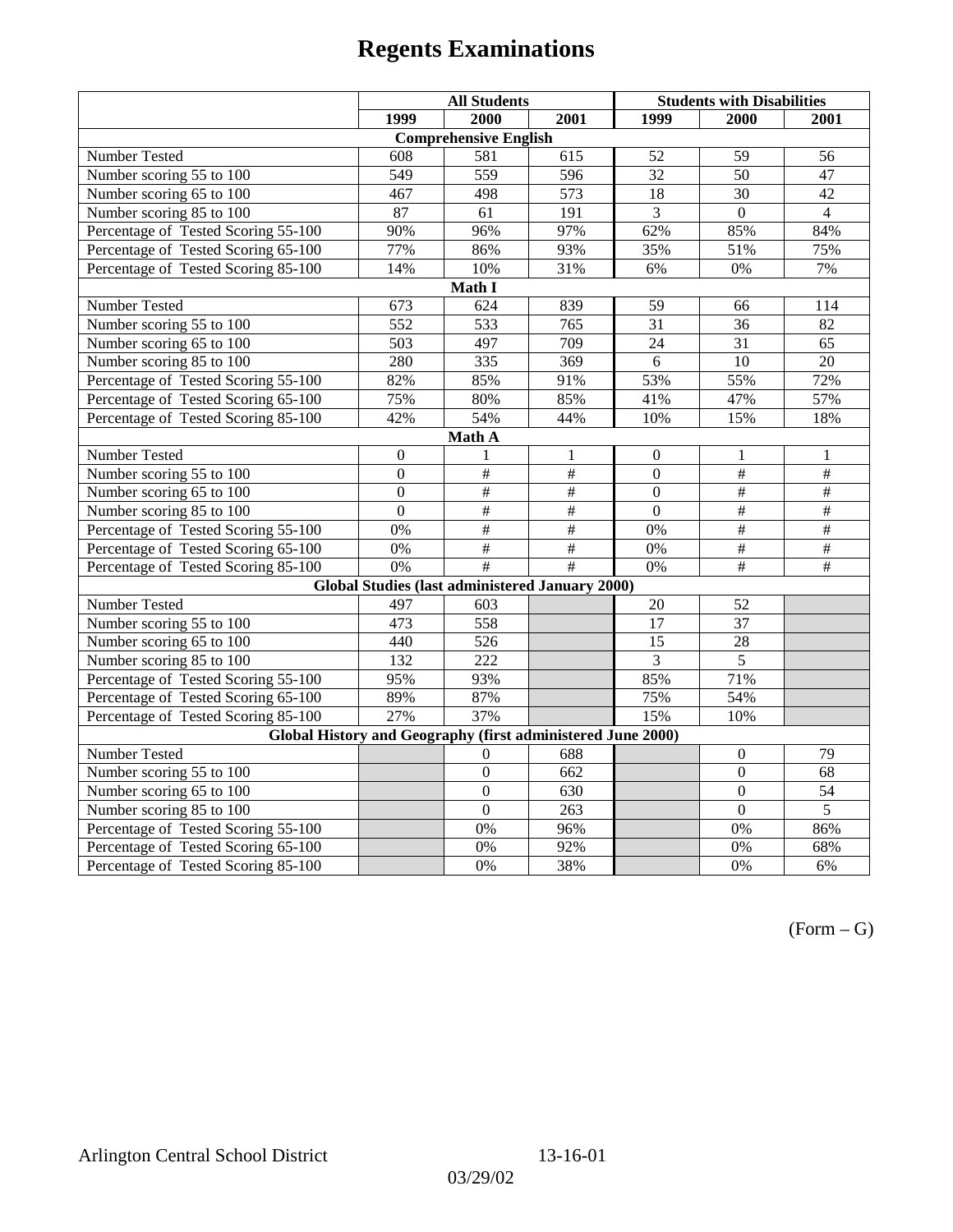|                                                              | <b>All Students</b> |      |                | <b>Students with Disabilities</b> |      |          |
|--------------------------------------------------------------|---------------------|------|----------------|-----------------------------------|------|----------|
|                                                              | 1999                | 2000 | 2001           | 1999                              | 2000 | 2001     |
| U.S. History and Government (last administered January 2001) |                     |      |                |                                   |      |          |
| Number Tested                                                | 424                 | 462  | $\theta$       | 8                                 | 19   | $\Omega$ |
| Number scoring 55 to 100                                     | 399                 | 427  | $\theta$       | 8                                 | 15   | $\theta$ |
| Number scoring 65 to 100                                     | 373                 | 401  | $\overline{0}$ | 8                                 | 12   | $\Omega$ |
| Number scoring 85 to 100                                     | 135                 | 149  | $\Omega$       | 3                                 | 3    | $\Omega$ |
| Percentage of Tested Scoring 55-100                          | 94%                 | 92%  | 0%             | 100%                              | 79%  | 0%       |
| Percentage of Tested Scoring 65-100                          | 88%                 | 87%  | 0%             | 100%                              | 63%  | $0\%$    |
| Percentage of Tested Scoring 85-100                          | 32%                 | 32%  | 0%             | 38%                               | 16%  | $0\%$    |
| U.S. History and Government (first administered June 2001)   |                     |      |                |                                   |      |          |
| Number Tested                                                |                     |      | 582            |                                   |      | 50       |
| Number scoring 55 to 100                                     |                     |      | 545            |                                   |      | 43       |
| Number scoring 65 to 100                                     |                     |      | 504            |                                   |      | 30       |
| Number scoring 85 to 100                                     |                     |      | 223            |                                   |      | 4        |
| Percentage of Tested Scoring 55-100                          |                     |      | 94%            |                                   |      | 86%      |
| Percentage of Tested Scoring 65-100                          |                     |      | 87%            |                                   |      | 60%      |
| Percentage of Tested Scoring 85-100                          |                     |      | 38%            |                                   |      | 8%       |

(Form – H)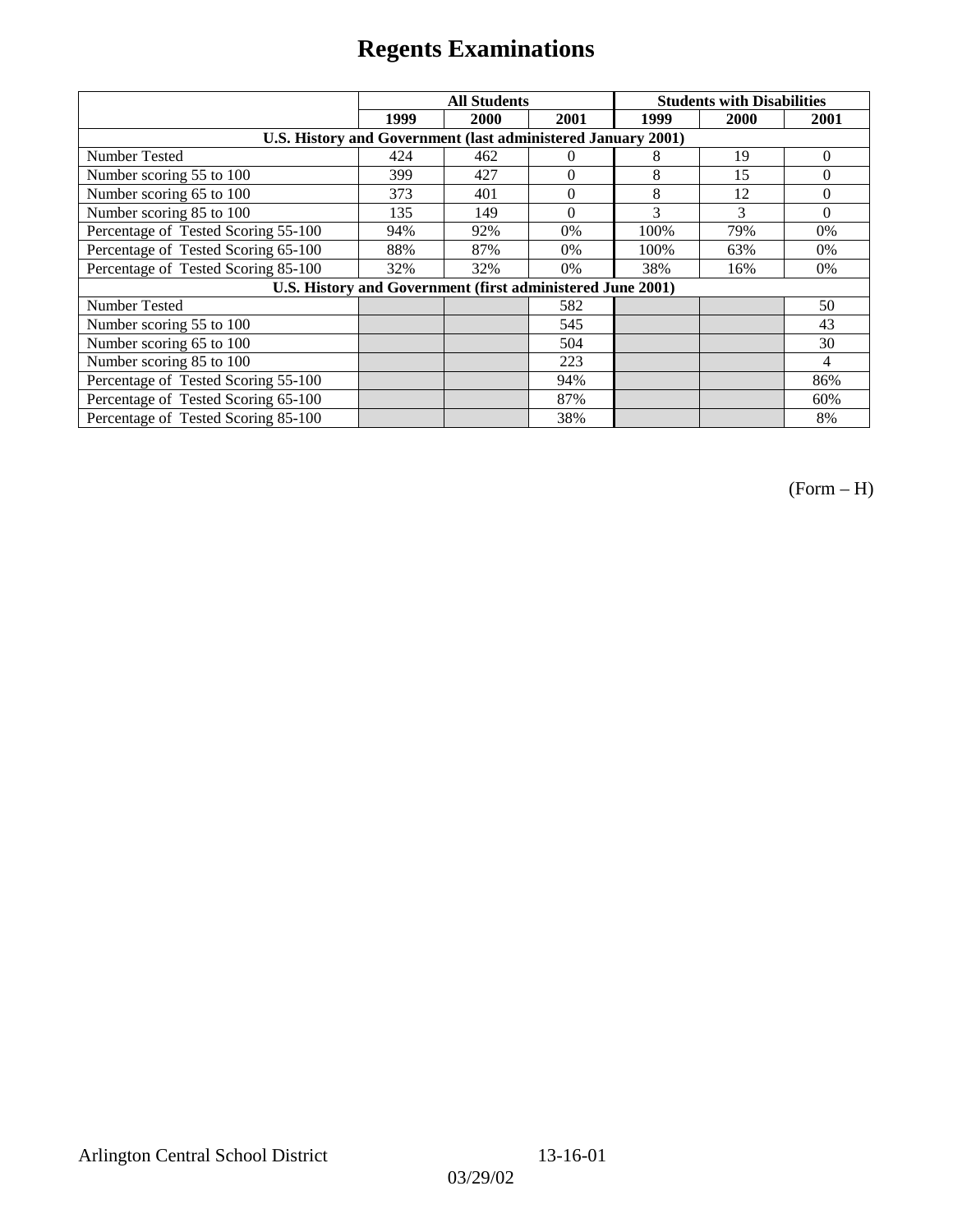# **Average Grade Enrollment**

### **All Students**

| Year | Grade 9<br><b>Enrollment</b><br>(June) | Grade 10<br><b>Enrollment</b><br>(June) | Grade 11<br><b>Enrollment</b><br>(June) | Grade 12<br><b>Enrollment</b><br>(June) | $\mathbf{AGE}^*$ |
|------|----------------------------------------|-----------------------------------------|-----------------------------------------|-----------------------------------------|------------------|
| 1999 | 740                                    | 604                                     | 588                                     | 505                                     | 609              |
| 2000 | 775                                    | 623                                     | 568                                     | 528                                     | 624              |
| 2001 | 865                                    | 650                                     | 580                                     | 537                                     | 658              |

\* In schools with no grade 9 - 12 enrollment, AGE is the grade 8 enrollment

#### **Students with Disabilities**

| Year | Grade 9<br><b>Enrollment</b><br>(June) | Grade 10<br><b>Enrollment</b><br>(June) | Grade 11<br><b>Enrollment</b><br>(June) | Grade 12<br><b>Enrollment</b><br>(June) | $AGE*$ |
|------|----------------------------------------|-----------------------------------------|-----------------------------------------|-----------------------------------------|--------|
| 1999 | 132                                    | 67                                      | 57                                      | 50                                      | 77     |
| 2000 | 143                                    | 74                                      | 65                                      | 48                                      | 83     |
| 2001 | 157                                    |                                         | 68                                      | 48                                      | 86     |

\* In schools with no grade 9 - 12 enrollment, AGE is the grade 8 enrollment

(Form – I)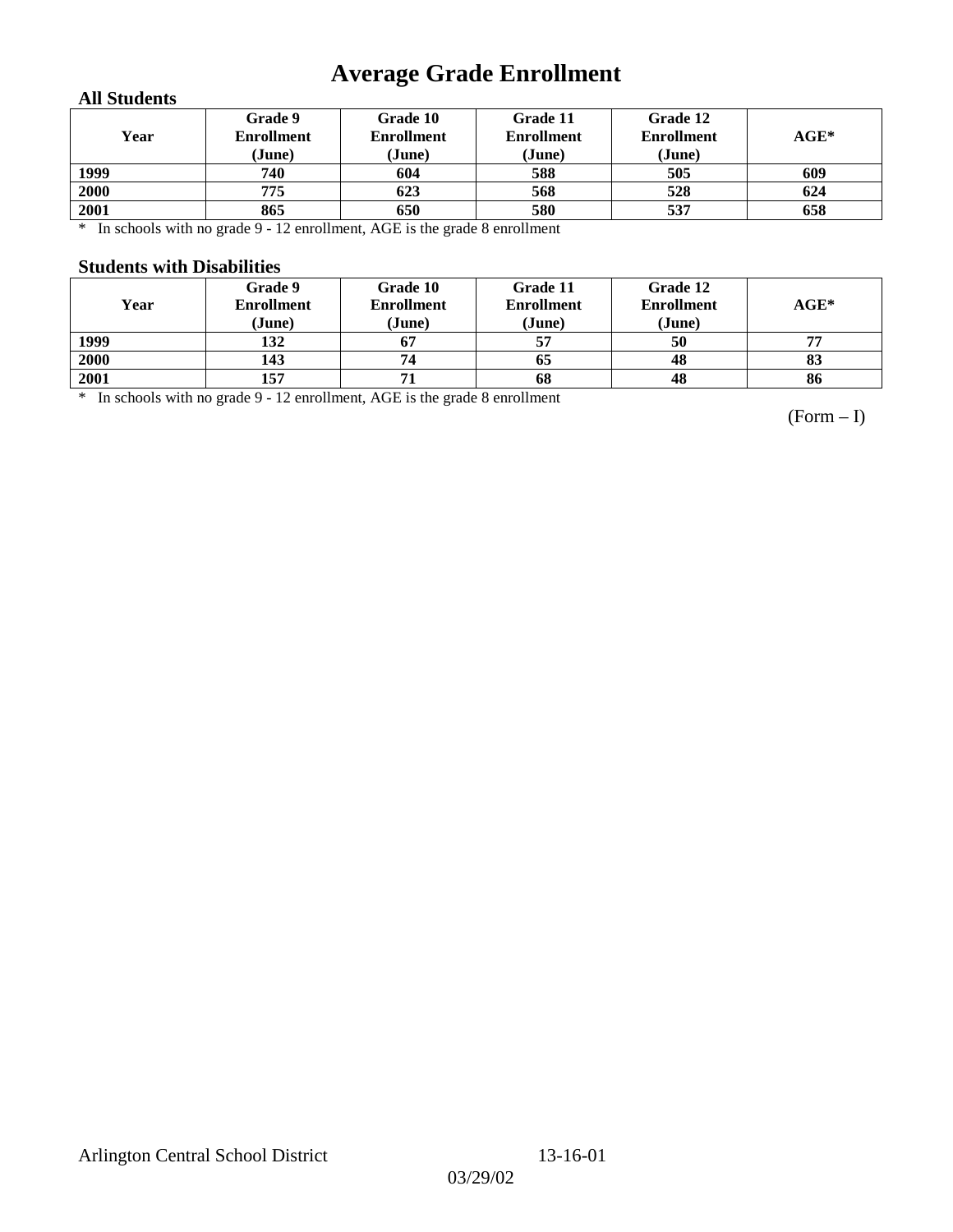|                                       | <b>All Students</b> |                              |                 | <b>Students with Disabilities</b> |                           |                  |
|---------------------------------------|---------------------|------------------------------|-----------------|-----------------------------------|---------------------------|------------------|
|                                       | 1999                | 2000                         | 2001            | 1999                              | 2000                      | 2001             |
| <b>Average Grade Enrollment (AGE)</b> | 609                 | 624                          | 658             | 77                                | 83                        | 86               |
|                                       |                     | <b>Comprehensive French</b>  |                 |                                   |                           |                  |
| Number Tested                         | 75                  | 78                           | 85              | $\mathbf{1}$                      | 1                         | $\mathbf{0}$     |
| Number scoring 55 to 100              | 73                  | 75                           | 85              | $\#$                              | $\#$                      | $\boldsymbol{0}$ |
| Number scoring 65 to 100              | 71                  | 73                           | 82              | #                                 | $\#$                      | $\mathbf{0}$     |
| Number scoring 85 to 100              | 41                  | 51                           | 51              | $\overline{\overline{t}}$         | $\overline{\overline{t}}$ | $\mathbf{0}$     |
| Percentage of AGE Tested              | 12%                 | 12%                          | 13%             | $\overline{\#}$                   | #                         | 0%               |
| Percentage of AGE Scoring 55-100      | 12%                 | 12%                          | 13%             | $\overline{\#}$                   | #                         | 0%               |
| Percentage of AGE Scoring 65-100      | 12%                 | 12%                          | 12%             | $\frac{1}{2}$                     | $\overline{\#}$           | 0%               |
| Percentage of AGE Scoring 85-100      | 7%                  | $8\%$                        | $8\%$           | $\#$                              | $\#$                      | $0\%$            |
| Percentage of Tested Scoring 65-100   | 95%                 | 94%                          | 96%             | $\overline{+}$                    | $\overline{+}$            | 0%               |
|                                       |                     | <b>Comprehensive Italian</b> |                 |                                   |                           |                  |
| Number Tested                         | 52                  | 75                           | 79              | 1                                 | 1                         | 1                |
| Number scoring 55 to 100              | 49                  | $\overline{72}$              | $\overline{75}$ | $\overline{\#}$                   | #                         | #                |
| Number scoring 65 to 100              | 42                  | 64                           | 70              | #                                 | #                         | #                |
| Number scoring 85 to 100              | 18                  | 12                           | 26              | $\#$                              | #                         | $\#$             |
| Percentage of AGE Tested              | 9%                  | 12%                          | 12%             | $\overline{\overline{H}}$         | $\overline{\overline{t}}$ | $\overline{+}$   |
| Percentage of AGE Scoring 55-100      | 8%                  | 12%                          | 11%             | $\overline{\#}$                   | #                         | #                |
| Percentage of AGE Scoring 65-100      | 7%                  | 10%                          | 11%             | $\frac{1}{2}$                     | $\overline{\#}$           | #                |
| Percentage of AGE Scoring 85-100      | 3%                  | 2%                           | 4%              | $\overline{\overline{t}}$         | $\overline{+}$            | $\overline{+}$   |
| Percentage of Tested Scoring 65-100   | 81%                 | 85%                          | 89%             | $\#$                              | $\#$                      | $\#$             |
|                                       |                     | <b>Comprehensive German</b>  |                 |                                   |                           |                  |
| Number Tested                         | 35                  | 23                           | 37              | 1                                 | $\overline{0}$            | $\mathbf{0}$     |
| Number scoring 55 to 100              | 34                  | 23                           | 34              | $\overline{\overline{H}}$         | $\boldsymbol{0}$          | $\boldsymbol{0}$ |
| Number scoring 65 to 100              | $\overline{34}$     | $\overline{22}$              | $\overline{32}$ | $\overline{\#}$                   | $\overline{0}$            | $\overline{0}$   |
| Number scoring 85 to 100              | $\overline{18}$     | $\overline{12}$              | $\overline{15}$ | $\overline{\#}$                   | $\overline{0}$            | $\overline{0}$   |
| Percentage of AGE Tested              | 6%                  | 4%                           | 6%              | $\#$                              | 0%                        | 0%               |
| Percentage of AGE Scoring 55-100      | 6%                  | 4%                           | 5%              | #                                 | 0%                        | 0%               |
| Percentage of AGE Scoring 65-100      | 6%                  | 4%                           | 5%              | $\overline{\#}$                   | 0%                        | 0%               |
| Percentage of AGE Scoring 85-100      | 3%                  | 2%                           | 2%              | $\frac{1}{2}$                     | 0%                        | 0%               |
| Percentage of Tested Scoring 65-100   | 97%                 | 96%                          | 86%             | $\overline{+}$                    | 0%                        | 0%               |
|                                       |                     | <b>Comprehensive Hebrew</b>  |                 |                                   |                           |                  |
| Number Tested                         | $\mathbf{0}$        | $\theta$                     | $\overline{0}$  | $\mathbf{0}$                      | $\boldsymbol{0}$          | $\boldsymbol{0}$ |
| Number scoring 55 to 100              | $\mathbf{0}$        | $\Omega$                     | $\Omega$        | $\theta$                          | $\Omega$                  | $\mathbf{0}$     |
| Number scoring 65 to 100              | $\mathbf{0}$        | $\mathbf{0}$                 | $\Omega$        | $\boldsymbol{0}$                  | $\boldsymbol{0}$          | $\boldsymbol{0}$ |
| Number scoring 85 to 100              | $\overline{0}$      | $\overline{0}$               | $\overline{0}$  | $\overline{0}$                    | $\overline{0}$            | $\overline{0}$   |
| Percentage of AGE Tested              | 0%                  | 0%                           | 0%              | 0%                                | 0%                        | 0%               |
| Percentage of AGE Scoring 55-100      | 0%                  | 0%                           | 0%              | 0%                                | 0%                        | 0%               |
| Percentage of AGE Scoring 65-100      | 0%                  | 0%                           | 0%              | $0\%$                             | 0%                        | 0%               |
| Percentage of AGE Scoring 85-100      | 0%                  | $0\%$                        | 0%              | $0\%$                             | 0%                        | 0%               |
| Percentage of Tested Scoring 65-100   | 0%                  | 0%                           | 0%              | 0%                                | 0%                        | 0%               |

(Form –J)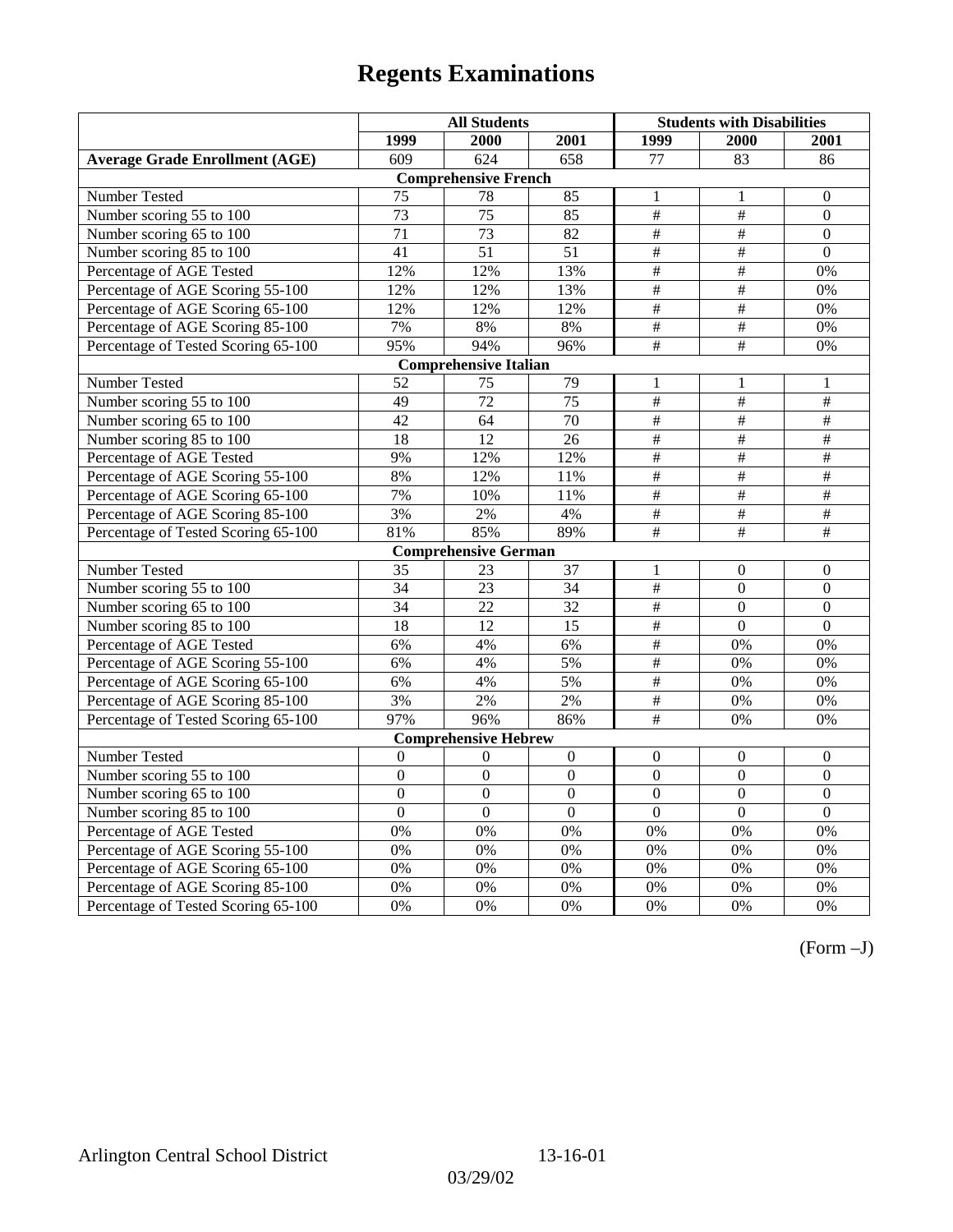|                                       | <b>All Students</b> |                            |          | <b>Students with Disabilities</b> |                |                |  |  |
|---------------------------------------|---------------------|----------------------------|----------|-----------------------------------|----------------|----------------|--|--|
|                                       | 1999                | 2000                       | 2001     | 1999                              | 2000           | 2001           |  |  |
| <b>Average Grade Enrollment (AGE)</b> | 609                 | 624                        | 658      | 77                                | 83             | 86             |  |  |
| <b>Comprehensive Spanish</b>          |                     |                            |          |                                   |                |                |  |  |
| Number Tested                         | 150                 | 171                        | 164      | $\overline{2}$                    | $\overline{2}$ | $\overline{2}$ |  |  |
| Number scoring 55 to 100              | 150                 | 161                        | 164      | #                                 | $\#$           | #              |  |  |
| Number scoring 65 to 100              | 149                 | 160                        | 160      | #                                 | #              | #              |  |  |
| Number scoring 85 to 100              | 83                  | 65                         | 109      | #                                 | $\#$           | #              |  |  |
| Percentage of AGE Tested              | 25%                 | 27%                        | 25%      | $\#$                              | #              | #              |  |  |
| Percentage of AGE Scoring 55-100      | 25%                 | 26%                        | 25%      | #                                 | #              | #              |  |  |
| Percentage of AGE Scoring 65-100      | 24%                 | 26%                        | 24%      | #                                 | #              | #              |  |  |
| Percentage of AGE Scoring 85-100      | 14%                 | 10%                        | 17%      | #                                 | #              | #              |  |  |
| Percentage of Tested Scoring 65-100   | 99%                 | 94%                        | 98%      | #                                 | #              | #              |  |  |
|                                       |                     | <b>Comprehensive Latin</b> |          |                                   |                |                |  |  |
| Number Tested                         | 0                   | $\theta$                   | $\Omega$ | $\theta$                          | $\overline{0}$ | $\overline{0}$ |  |  |
| Number scoring 55 to 100              | $\overline{0}$      | $\theta$                   | $\Omega$ | $\Omega$                          | $\theta$       | $\theta$       |  |  |
| Number scoring $65$ to $100$          | $\mathbf{0}$        | $\theta$                   | $\Omega$ | $\theta$                          | $\theta$       | $\theta$       |  |  |
| Number scoring 85 to 100              | $\theta$            | $\theta$                   | $\Omega$ | $\Omega$                          | $\theta$       | $\Omega$       |  |  |
| Percentage of AGE Tested              | 0%                  | 0%                         | $0\%$    | 0%                                | 0%             | 0%             |  |  |
| Percentage of AGE Scoring 55-100      | 0%                  | 0%                         | 0%       | 0%                                | 0%             | 0%             |  |  |
| Percentage of AGE Scoring 65-100      | 0%                  | 0%                         | 0%       | 0%                                | 0%             | 0%             |  |  |
| Percentage of AGE Scoring 85-100      | 0%                  | 0%                         | 0%       | $0\%$                             | 0%             | 0%             |  |  |
| Percentage of Tested Scoring 65-100   | 0%                  | 0%                         | 0%       | 0%                                | 0%             | 0%             |  |  |

(Form – K)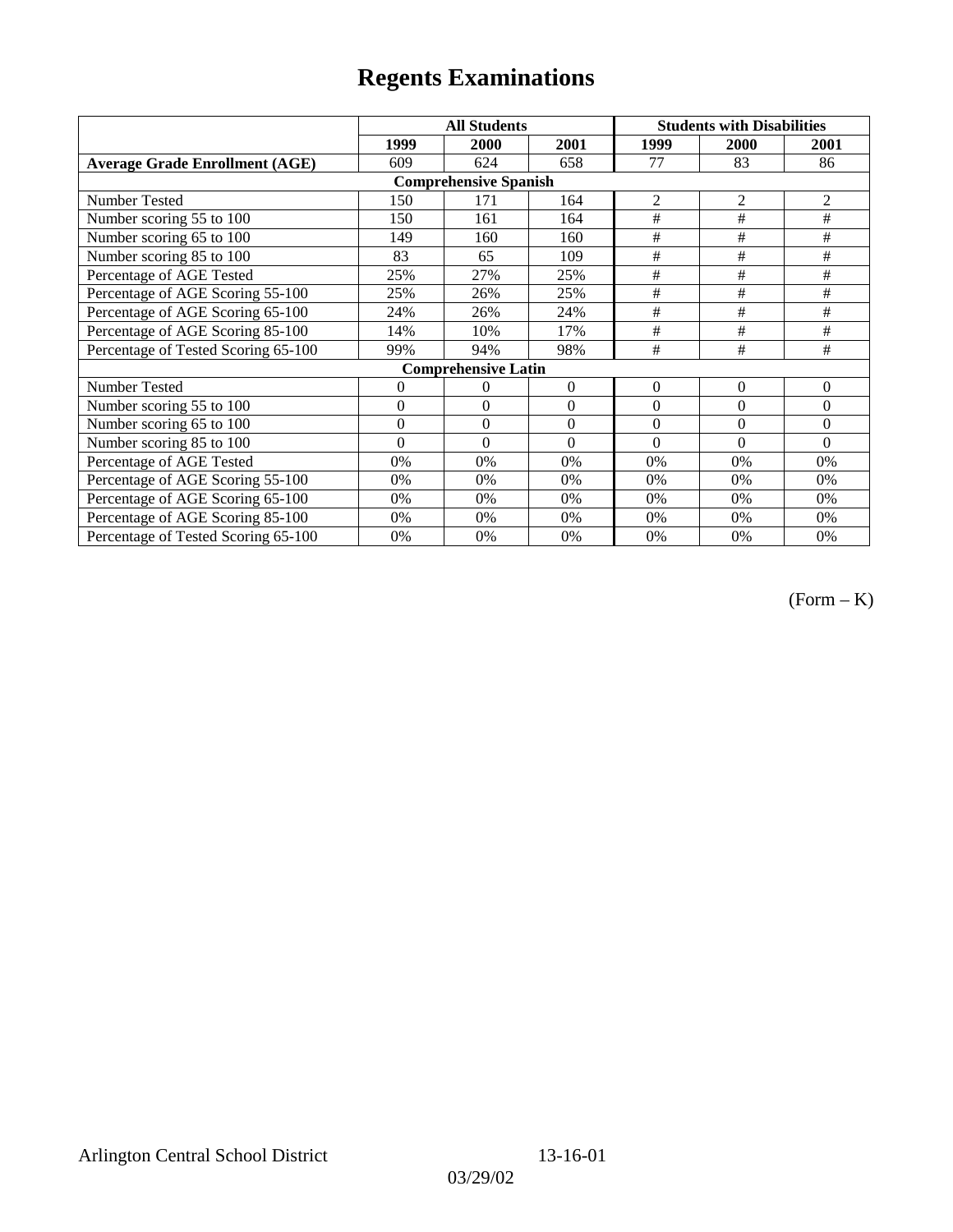|                                       | <b>All Students</b> |                                       |                | <b>Students with Disabilities</b> |                |                 |  |  |
|---------------------------------------|---------------------|---------------------------------------|----------------|-----------------------------------|----------------|-----------------|--|--|
|                                       | 1999                | 2000                                  | 2001           | 1999                              | 2000           | 2001            |  |  |
| <b>Average Grade Enrollment (AGE)</b> | 609                 | 624                                   | 658            | 77                                | 83             | 86              |  |  |
|                                       |                     | Math II                               |                |                                   |                |                 |  |  |
| Number Tested                         | 496                 | 577                                   | 533            | 21                                | 27             | 27              |  |  |
| Number scoring 55 to 100              | 401                 | 492                                   | 489            | 11                                | 18             | $\overline{22}$ |  |  |
| Number scoring 65 to 100              | 353                 | 417                                   | 447            | 9                                 | 11             | 18              |  |  |
| Number scoring 85 to 100              | 155                 | 208                                   | 256            | $\overline{2}$                    | $\overline{2}$ | 3               |  |  |
| Percentage of AGE Tested              | 81%                 | 92%                                   | 81%            | 27%                               | 33%            | 31%             |  |  |
| Percentage of AGE Scoring 55-100      | 66%                 | 79%                                   | 74%            | 14%                               | 22%            | 26%             |  |  |
| Percentage of AGE Scoring 65-100      | 58%                 | 67%                                   | 68%            | 12%                               | 13%            | 21%             |  |  |
| Percentage of AGE Scoring 85-100      | 25%                 | 33%                                   | 39%            | 3%                                | 2%             | 3%              |  |  |
| Percentage of Tested Scoring 65-100   | 71%                 | 72%                                   | 84%            | 43%                               | 41%            | 67%             |  |  |
| Math III                              |                     |                                       |                |                                   |                |                 |  |  |
| Number Tested                         | 337                 | 342                                   | 380            | 12                                | 8              | 6               |  |  |
| Number scoring 55 to 100              | 302                 | 279                                   | 340            | 9                                 | $\overline{7}$ | $\overline{4}$  |  |  |
| Number scoring 65 to 100              | 265                 | 247                                   | 310            | 8                                 | $\overline{7}$ | 4               |  |  |
| Number scoring 85 to 100              | 127                 | 99                                    | 147            | $\overline{3}$                    | $\overline{2}$ | $\mathbf{0}$    |  |  |
| Percentage of AGE Tested              | 55%                 | 55%                                   | 58%            | 16%                               | 10%            | 7%              |  |  |
| Percentage of AGE Scoring 55-100      | 50%                 | 45%                                   | 52%            | 12%                               | 8%             | 5%              |  |  |
| Percentage of AGE Scoring 65-100      | 44%                 | 40%                                   | 47%            | 10%                               | 8%             | 5%              |  |  |
| Percentage of AGE Scoring 85-100      | 21%                 | 16%                                   | 22%            | 4%                                | 2%             | $0\%$           |  |  |
| Percentage of Tested Scoring 65-100   | 79%                 | 72%                                   | 82%            | 67%                               | 88%            | 67%             |  |  |
|                                       |                     | Math B (first administered June 2001) |                |                                   |                |                 |  |  |
| Number Tested                         |                     |                                       | $\theta$       |                                   |                | $\mathbf{0}$    |  |  |
| Number scoring 55 to 100              |                     |                                       | $\overline{0}$ |                                   |                | $\mathbf{0}$    |  |  |
| Number scoring 65 to 100              |                     |                                       | $\overline{0}$ |                                   |                | $\mathbf{0}$    |  |  |
| Number scoring 85 to 100              |                     |                                       | $\theta$       |                                   |                | $\mathbf{0}$    |  |  |
| Percentage of AGE Tested              |                     |                                       | 0%             |                                   |                | 0%              |  |  |
| Percentage of AGE Scoring 55-100      |                     |                                       | 0%             |                                   |                | 0%              |  |  |
| Percentage of AGE Scoring 65-100      |                     |                                       | 0%             |                                   |                | 0%              |  |  |
| Percentage of AGE Scoring 85-100      |                     |                                       | 0%             |                                   |                | 0%              |  |  |
| Percentage of Tested Scoring 65-100   |                     |                                       | 0%             |                                   |                | 0%              |  |  |

 $(Form - L)$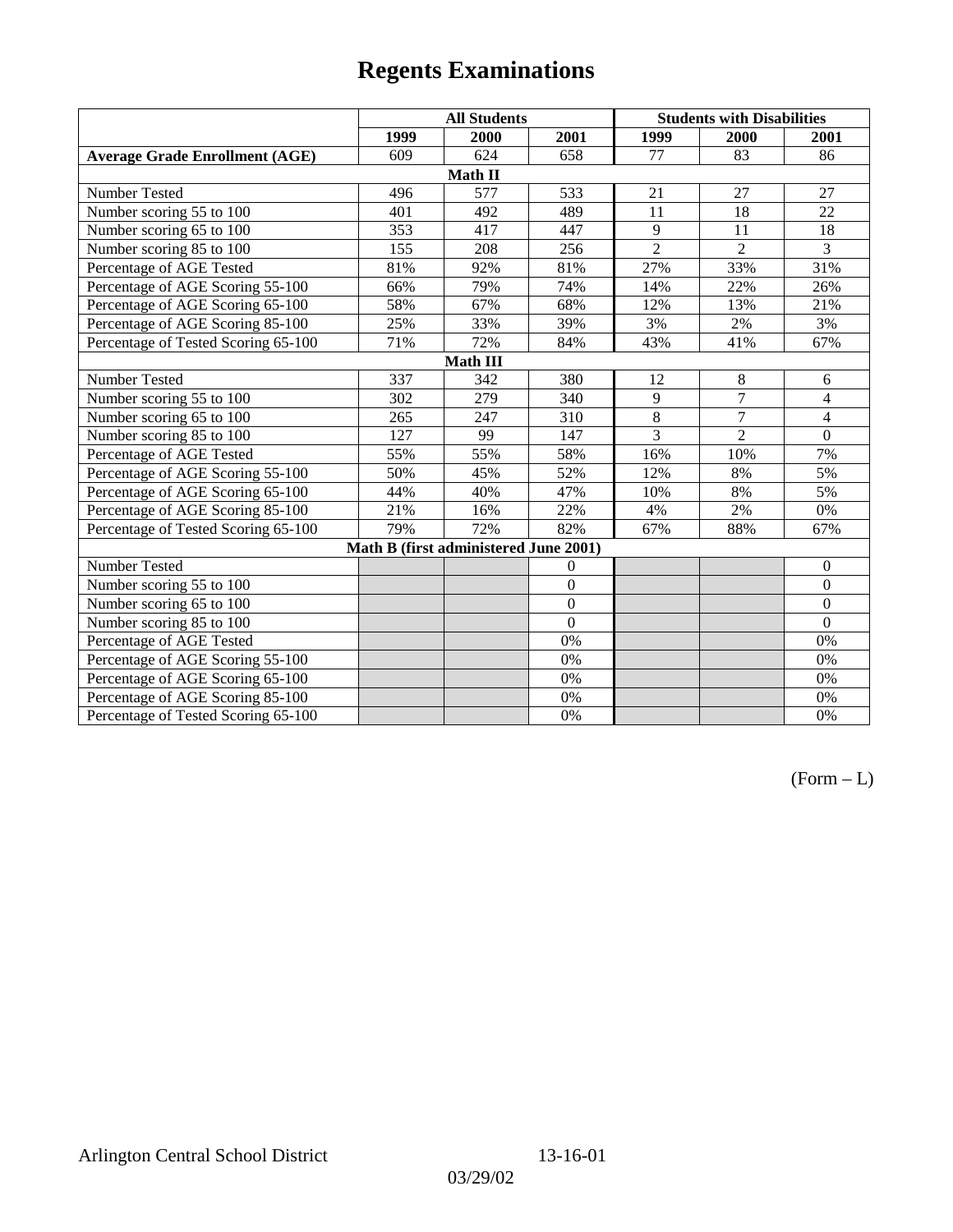|                                                                | <b>All Students</b> |                                                 |                  | <b>Students with Disabilities</b> |                  |                                                 |  |  |
|----------------------------------------------------------------|---------------------|-------------------------------------------------|------------------|-----------------------------------|------------------|-------------------------------------------------|--|--|
|                                                                | 1999                | 2000                                            | 2001             | 1999                              | <b>2000</b>      | 2001                                            |  |  |
| <b>Average Grade Enrollment (AGE)</b>                          | 609                 | 624                                             | 658              | 77                                | 83               | 86                                              |  |  |
| Earth Science (last administered January 2001)                 |                     |                                                 |                  |                                   |                  |                                                 |  |  |
| Number Tested                                                  | $\overline{142}$    | 153                                             | $\Omega$         | $\,1\,$                           | $\boldsymbol{0}$ | $\boldsymbol{0}$                                |  |  |
| Number scoring 55 to 100                                       | 142                 | 153                                             | $\boldsymbol{0}$ | $\#$                              | $\mathbf{0}$     | $\boldsymbol{0}$                                |  |  |
| Number scoring 65 to 100                                       | 141                 | 153                                             | $\Omega$         | $\#$                              | $\theta$         | $\theta$                                        |  |  |
| Number scoring 85 to 100                                       | 94                  | 121                                             | $\overline{0}$   | $\overline{\#}$                   | $\mathbf{0}$     | $\mathbf{0}$                                    |  |  |
| Percentage of AGE Tested                                       | 23%                 | 25%                                             | 0%               | $\overline{\#}$                   | 0%               | 0%                                              |  |  |
| Percentage of AGE Scoring 55-100                               | 23%                 | 25%                                             | 0%               | $\#$                              | 0%               | 0%                                              |  |  |
| Percentage of AGE Scoring 65-100                               | 23%                 | 25%                                             | 0%               | $\#$                              | 0%               | 0%                                              |  |  |
| Percentage of AGE Scoring 85-100                               | 15%                 | 19%                                             | 0%               | $\overline{\#}$                   | 0%               | 0%                                              |  |  |
| Percentage of Tested Scoring 65-100                            | 99%                 | 100%                                            | $\overline{0\%}$ | #                                 | 0%               | 0%                                              |  |  |
| Physical Setting: Earth Science (first administered June 2001) |                     |                                                 |                  |                                   |                  |                                                 |  |  |
| Number Tested                                                  |                     |                                                 | 558              |                                   |                  | 23                                              |  |  |
| Number scoring 55 to 100                                       |                     |                                                 | 535              |                                   |                  | 21                                              |  |  |
| Number scoring 65 to 100                                       |                     |                                                 | 515              |                                   |                  | 20                                              |  |  |
| Number scoring 85 to 100                                       |                     |                                                 | 224              |                                   |                  | 6                                               |  |  |
| Percentage of AGE Tested                                       |                     |                                                 | 85%              |                                   |                  | 27%                                             |  |  |
| Percentage of AGE Scoring 55-100                               |                     |                                                 | 81%              |                                   |                  | 24%                                             |  |  |
| Percentage of AGE Scoring 65-100                               |                     |                                                 | 78%              |                                   |                  | 23%                                             |  |  |
| Percentage of AGE Scoring 85-100                               |                     |                                                 | 34%              |                                   |                  | 7%                                              |  |  |
| Percentage of Tested Scoring 65-100                            |                     |                                                 | 92%              |                                   |                  | 87%                                             |  |  |
|                                                                |                     | <b>Biology (last administered January 2001)</b> |                  |                                   |                  |                                                 |  |  |
| Number Tested                                                  | 419                 | 596                                             | $\mathbf{0}$     | 15                                | 20               | $\boldsymbol{0}$                                |  |  |
| Number scoring 55 to 100                                       | 400                 | 546                                             | $\mathbf{0}$     | 14                                | 15               | $\mathbf{0}$                                    |  |  |
| Number scoring 65 to 100                                       | 365                 | 482                                             | $\mathbf{0}$     | 13                                | 14               | $\boldsymbol{0}$                                |  |  |
| Number scoring 85 to 100                                       | 111                 | 152                                             | $\overline{0}$   | $\overline{4}$                    | 3                | $\overline{0}$                                  |  |  |
| Percentage of AGE Tested                                       | 69%                 | 96%                                             | 0%               | 19%                               | 24%              | 0%                                              |  |  |
| Percentage of AGE Scoring 55-100                               | 66%                 | 88%                                             | 0%               | 18%                               | 18%              | 0%                                              |  |  |
| Percentage of AGE Scoring 65-100                               | 60%                 | 77%                                             | 0%               | 17%                               | 17%              | 0%                                              |  |  |
| Percentage of AGE Scoring 85-100                               | 18%                 | 24%                                             | $0\%$            | 5%                                | 4%               | $0\%$                                           |  |  |
| Percentage of Tested Scoring 65-100                            | 87%                 | 81%                                             | 0%               | 87%                               | 70%              | 0%                                              |  |  |
| <b>Chemistry</b>                                               |                     |                                                 |                  |                                   |                  |                                                 |  |  |
| Number Tested                                                  | 296                 | 283                                             | 316              | 4                                 | 9                | 6                                               |  |  |
| Number scoring 55 to 100                                       | 290                 | 269                                             | 303              | $\frac{1}{2}$                     | 8                | 6                                               |  |  |
| Number scoring 65 to 100                                       | 269                 | 229                                             | 267              | $\overline{\#}$                   | 6                | $\overline{5}$                                  |  |  |
| Number scoring 85 to 100                                       | 124                 | 71                                              | 93               | $\#$                              | $\mathbf{1}$     | $\overline{2}$                                  |  |  |
| Percentage of AGE Tested                                       | 49%                 | 45%                                             | 48%              | $\#$                              | 11%              | 7%                                              |  |  |
| Percentage of AGE Scoring 55-100                               | 48%                 | 43%                                             | 46%              | #                                 | 10%              | 7%                                              |  |  |
| Percentage of AGE Scoring 65-100                               | 44%                 | 37%                                             | 41%              | $\overline{\#}$                   | 7%               | 6%                                              |  |  |
| Percentage of AGE Scoring 85-100                               | 20%                 | 11%                                             | 14%              | $\frac{1}{2}$                     | $1\%$            | $2\%$                                           |  |  |
| Percentage of Tested Scoring 65-100                            | 91%                 | 81%                                             | 84%              | $\#$                              | 67%              | 83%<br>$\sqrt{\Gamma_{\alpha}}$<br>$\mathbf{M}$ |  |  |

(Form – M)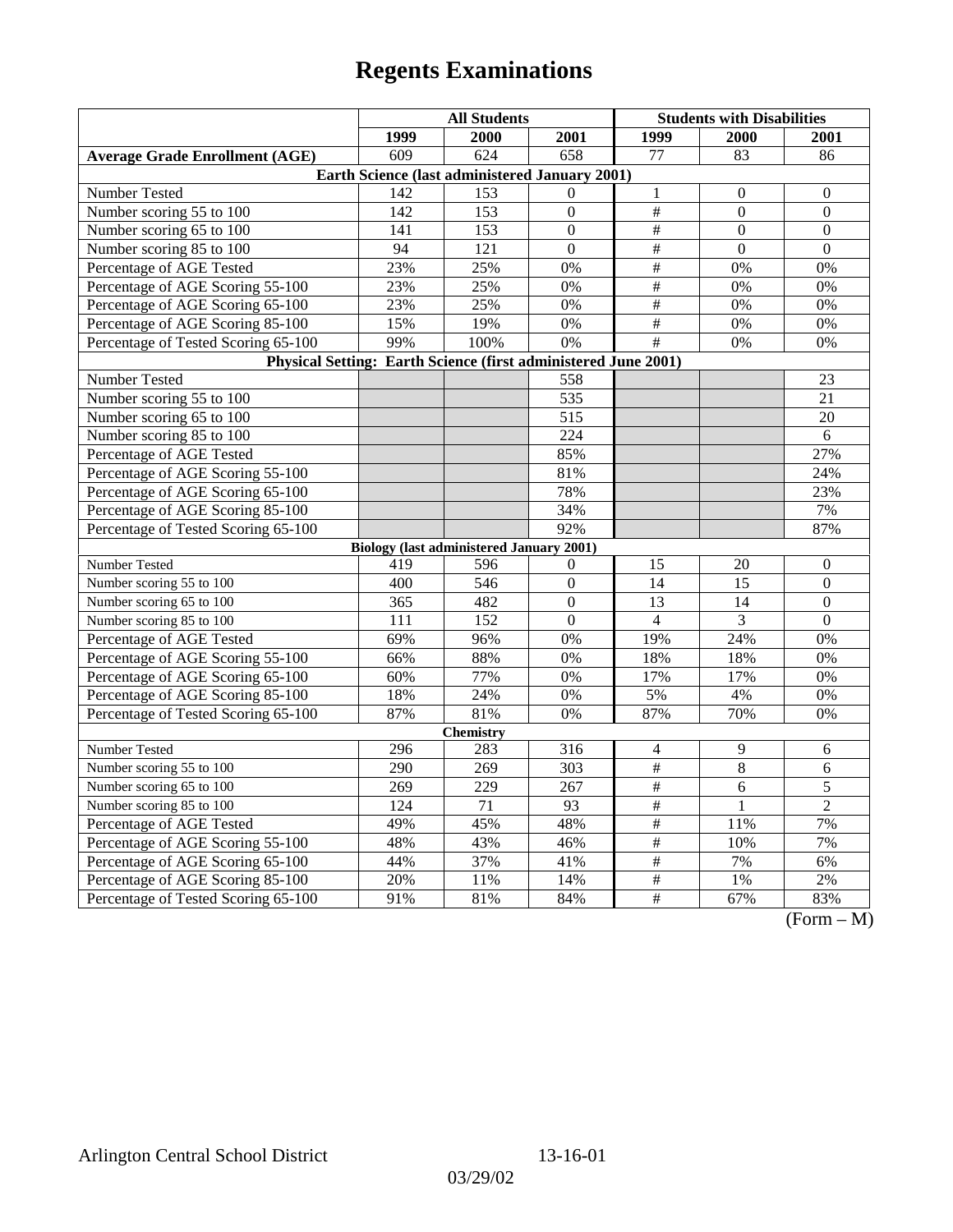|                                                   | <b>All Students</b> |      |      | <b>Students with Disabilities</b> |      |      |  |  |
|---------------------------------------------------|---------------------|------|------|-----------------------------------|------|------|--|--|
|                                                   | 1999                | 2000 | 2001 | 1999                              | 2000 | 2001 |  |  |
| <b>Average Grade Enrollment (AGE)</b>             | 609                 | 624  | 658  | 77                                | 83   | 86   |  |  |
| Living Environment (first administered June 2001) |                     |      |      |                                   |      |      |  |  |
| <b>Number Tested</b>                              |                     |      | 659  |                                   |      | 105  |  |  |
| Number scoring 55 to 100                          |                     |      | 652  |                                   |      | 100  |  |  |
| Number scoring 65 to 100                          |                     |      | 624  |                                   |      | 84   |  |  |
| Number scoring 85 to 100                          |                     |      | 141  |                                   |      |      |  |  |
| Percentage of AGE Tested                          |                     |      | 100% |                                   |      | 122% |  |  |
| Percentage of AGE Scoring 55-100                  |                     |      | 99%  |                                   |      | 116% |  |  |
| Percentage of AGE Scoring 65-100                  |                     |      | 95%  |                                   |      | 98%  |  |  |
| Percentage of AGE Scoring 85-100                  |                     |      | 21%  |                                   |      | 1%   |  |  |
| Percentage of Tested Scoring 65-100               |                     |      | 95%  |                                   |      | 80%  |  |  |
| <b>Physics</b>                                    |                     |      |      |                                   |      |      |  |  |
| Number Tested                                     | 179                 | 208  | 239  | 2                                 | 5    | 3    |  |  |
| Number scoring 55 to 100                          | 174                 | 207  | 236  | #                                 | 5    | #    |  |  |
| Number scoring 65 to 100                          | 164                 | 193  | 223  | #                                 | 5    | #    |  |  |
| Number scoring 85 to 100                          | 66                  | 69   | 62   | #                                 | 3    | #    |  |  |
| Percentage of AGE Tested                          | 29%                 | 33%  | 36%  | #                                 | 6%   | #    |  |  |
| Percentage of AGE Scoring 55-100                  | 29%                 | 33%  | 36%  | $\#$                              | 6%   | #    |  |  |
| Percentage of AGE Scoring 65-100                  | 27%                 | 31%  | 34%  | #                                 | 6%   | #    |  |  |
| Percentage of AGE Scoring 85-100                  | 11%                 | 11%  | 9%   | #                                 | 4%   | #    |  |  |
| Percentage of Tested Scoring 65-100               | 92%                 | 93%  | 93%  | #                                 | 100% | #    |  |  |

 $(Form - N)$